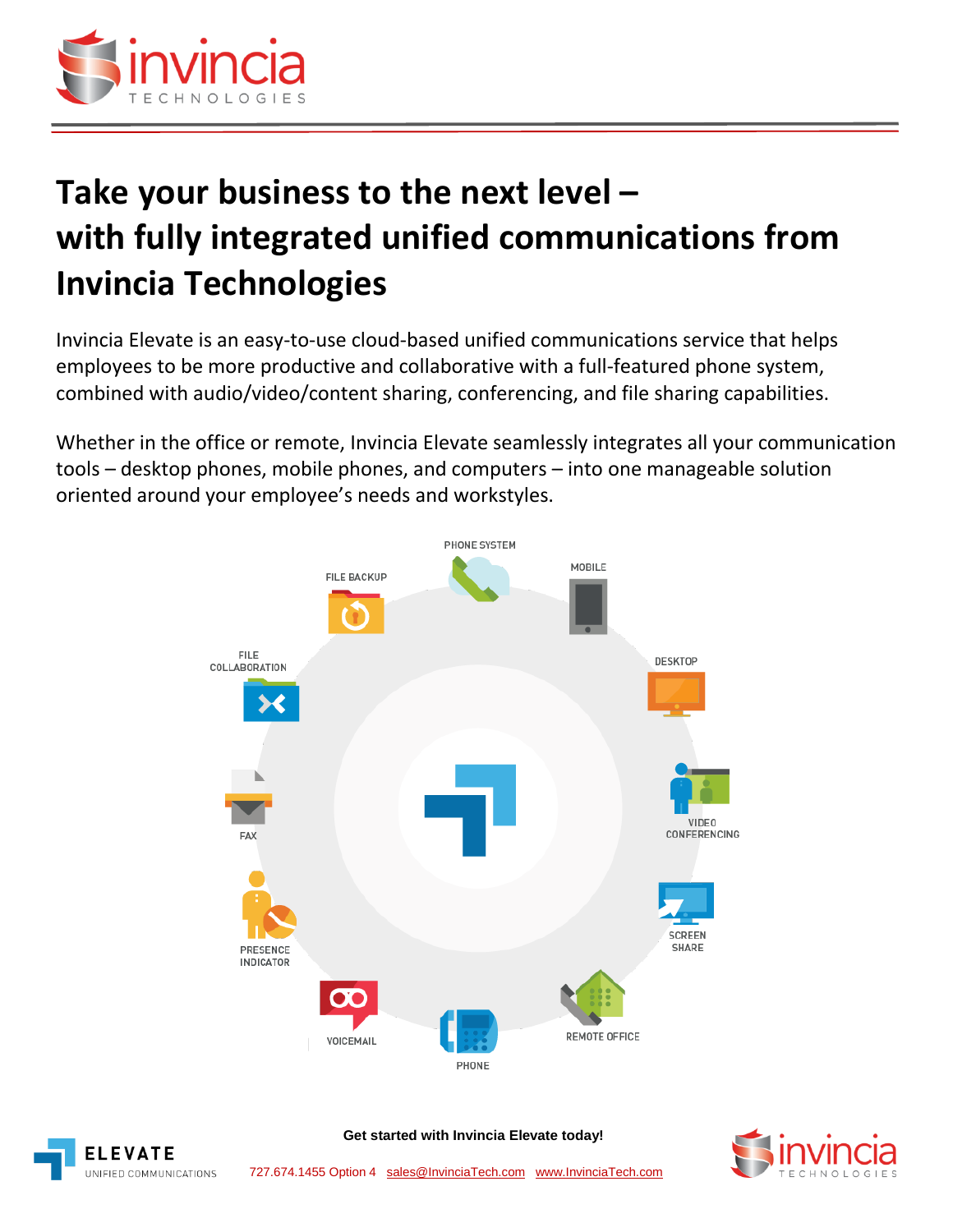

# Simplified scaling & management



Increased productivity & collaboration





### Highly reliable **The Elevate voice network is purpose-built for reliability**

- East and West coast datacenters provide redundancy and minimize latency
- Stringent prequalification guidelines and proprietary VoIP network testing help ensure a reliable connection and crystal-clear voice quality

### **Elevate scales according to the needs of any business**

- Order service according to the number of users or resources needed today; pay only for what is used
- Ordering additional service is easy and can be spun up quickly
- Scales to a large number of users per business

### **Elevate makes a more productive and efficient workforce**

- Mobile devices interact seamlessly with the corporate phone system
- Anywhere, anytime, and on any device, creating a more flexible workforce
- Video conferencing and screen sharing empowers collaboration in real time
- Cloud file storage and sharing helps keep documents organized and secure

### Business continuity **Ensure that you never miss an important business call**

- The Elevate mobile app has full business phone functionality to be used in the event that desk phones become unavailable
- Cloud based systems are immune to local outages. Elevate will try all user devices, then dial phone numbers like cell phones, hunt groups, or other auto attendants.



### Lower cost **No hardware to buy, install, manage, upgrade or replace**

- Lower infrastructure and operating costs compared to traditional phone service
- Reduces infrastructure and operating costs; no additional hardware to buy
- Consolidates voice and data onto one network
- Flat, per-user rates with unlimited domestic local & long distance calling



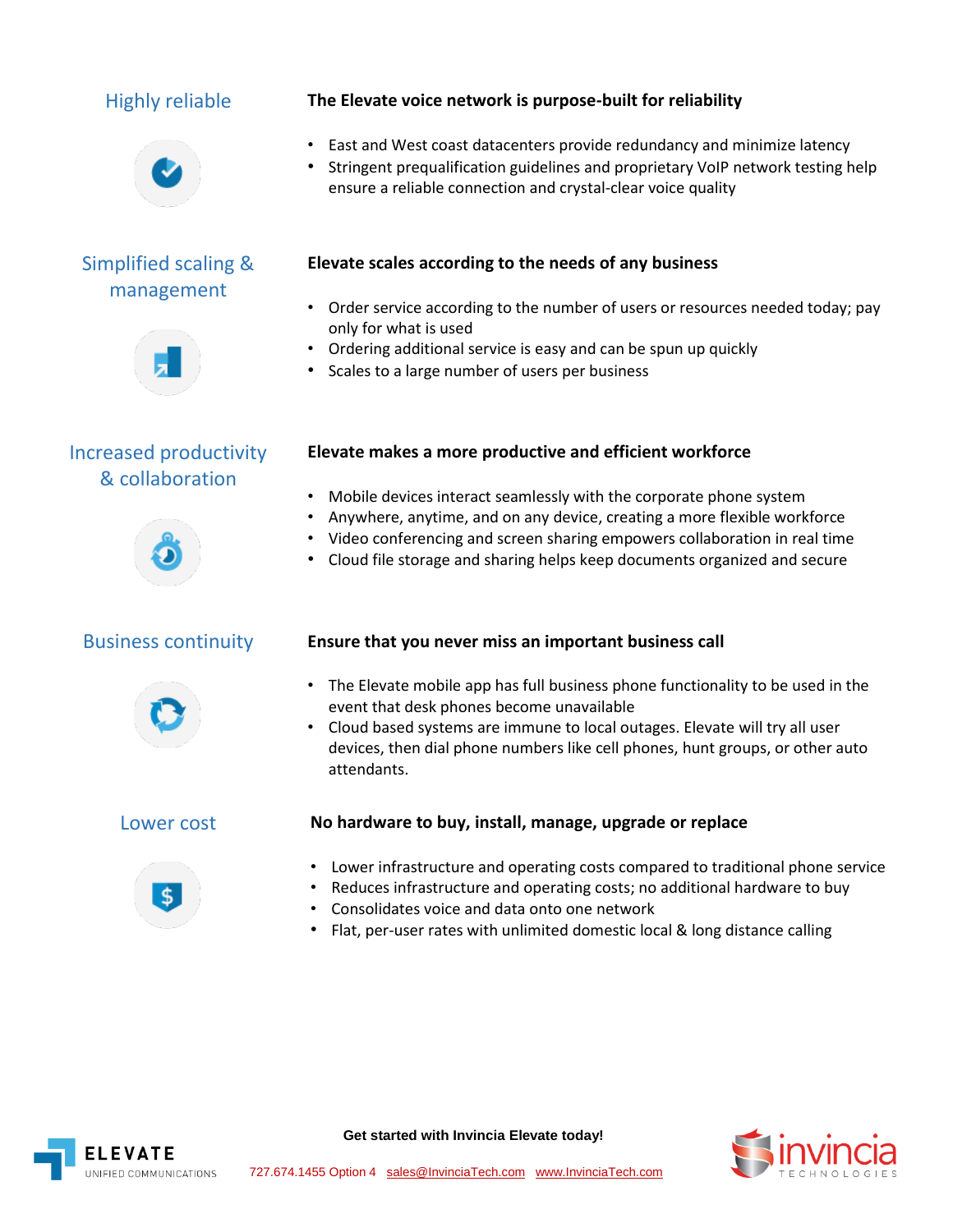# DESKTOP PHONES

- Easy-to-use interfaces, rich audio quality and productivity features
- Phones are pre-programmed to work seamlessly with Elevate
- Phones are plug and play, and can be used anywhere there is an internet connection\*









**Cordless**



**Polycom SoundStation** Conference Phones



**Yealink T4 series**

# ELEVATE – WHAT'S INCLUDED

#### **Each user receives**

- Local phone number with unique extension
- Ability to have up to five endpoints
- Inbound/Outbound Caller ID
- WebFax
- Voicemail box with transcription services
- Elevate Mobile App & Desktop App
- Online Meeting with up to 4 participants (30 with Elevate Pro)
- 2GB per user ShareSync file share and backup (100Gb per user with Elevate Pro)

#### **Each account receives**

- Centralized management of all locations
- Auto Attendant with a direct inward dial phone number
- Ability to configure up to 10 hunt groups
- Conferencing: 200 toll-free minutes / month
- Active directory integration for easy configuration of users
- Hunt Group reporting
- Enable/Disable call recording

# ELEVATE COMMUNICATION FEATURES

#### **System Features Phone Features**

- Voicemail with Transcription Call Forward Administrator Password
- 
- 
- Custom Hold Music & Greetings Call History Call Park
- Direct Inbound Dialing (DID) Call Transfer Inbound Caller Name
- 
- 
- 
- Hunt Group Call Reporting Extension Dialing On-Hook Dialing
- Email and SMS notifications Configurable Ring Options Remote Line Key
- Busy Lamp Field / Call Presence Voicemail Transfer to Voicemail

- 
- 
- 
- 
- 
- Call Flip Call Waiting Call Flip
	-
	-
	-
- 
- Auto Attendant Call Hold Named Ring Groups
- Caller ID Call Recording Page all Phones
	-
	-
	-
- Conference Bridge 3-way Calling Configurable Line Keys
- Hunt Groups Do Not Disturb Speakerphone
	-
	-
	-

\*Some restrictions apply to countries outside the US





- -
	-
	-
	-
- -
	-